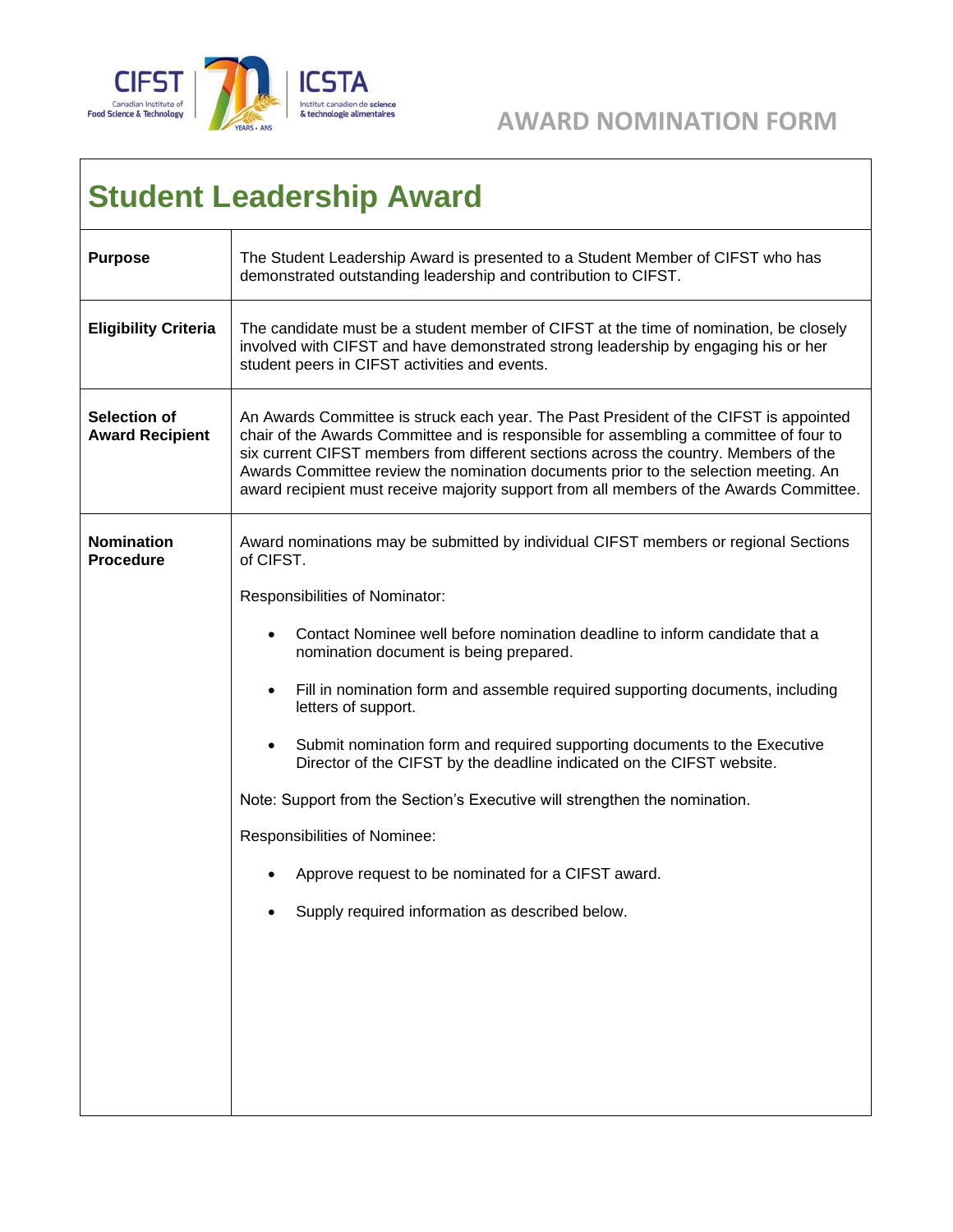

## Institut canadien de science<br>
& technologie alimentaires<br> **AWARD NOMINATION FORM**

| <b>Nomination Form - Student Leadership Award</b>                                                                                |  |  |
|----------------------------------------------------------------------------------------------------------------------------------|--|--|
| <b>Full Name of</b><br><b>Nominee</b>                                                                                            |  |  |
| <b>Title</b>                                                                                                                     |  |  |
| Employer                                                                                                                         |  |  |
| <b>Business</b><br><b>Address</b>                                                                                                |  |  |
| <b>Telephone</b>                                                                                                                 |  |  |
| <b>Email</b>                                                                                                                     |  |  |
| <b>Educational</b><br><b>Background of</b><br><b>Nominee</b>                                                                     |  |  |
|                                                                                                                                  |  |  |
| No. of years as<br><b>CIFST member</b>                                                                                           |  |  |
| Positions held on<br><b>Section</b><br><b>Executives and</b><br><b>Years of Service</b>                                          |  |  |
| <b>Positions held on</b><br><b>National</b><br>Executive,<br><b>National</b><br><b>Committees and</b><br><b>Years of Service</b> |  |  |